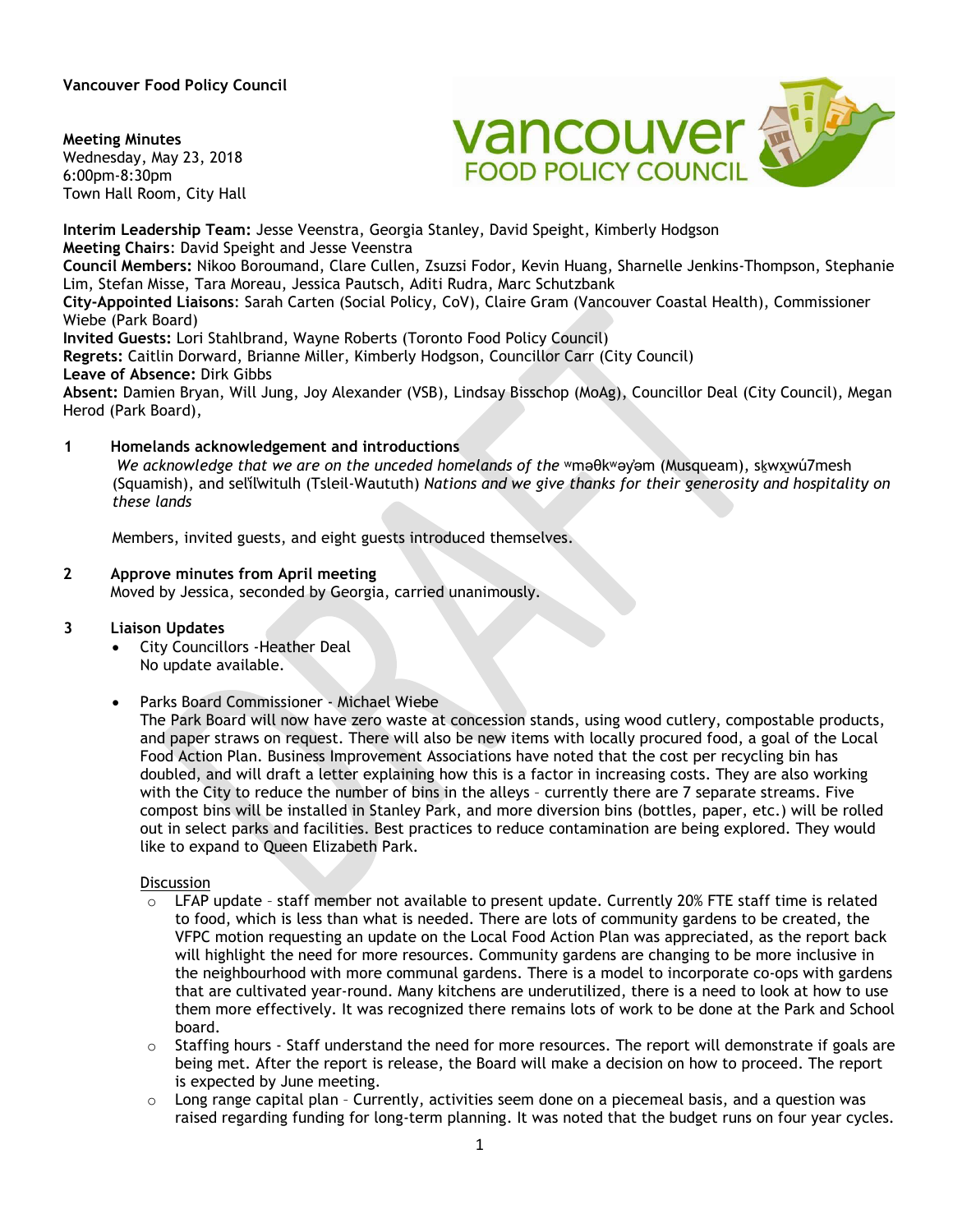Requests can still be made either as members of the public or on behalf of the whole council, but should be made as soon as possible as it will be presented to Council in July. The big asks will come from the City, not Park Board. Social Policy has limited funding, and new requests would replace other planned expenses. The requests should be to fund specific (capital) items, not for general funding. Research is considered infrastructure; the Park Board has funds set aside to hire consultants. Without the LFAP report, it will be difficult to know what to advocate for. ACTION: Sarah will ask Meg if she can share a working version of the document. ACTION: Marc will take the lead on a response.

- $\circ$  It was suggested that the City should have one overarching strategy that uses a systems framework to integrate those of the City, the Park Board, and the School Board, with each having individual action plans. An Implementation Plan with funding attached and clear timelines for reporting should accompany the plans.
- Parks Board Staff Megan Herod No update available.
- VSB Trustee Joy Alexander No update available.
- City Staff Sarah Carten Reports to Council – On July 11, the Social Infrastructure Plan, Community benefit agreements, and the Equitable City for All Plan will be moving to the City. Members can sign up to receive [reports and agendas](http://vancouver.ca/your-government/city-council-meetings-and-decisions.aspx) when they are released. ACTION: Sarah to send links to the reports when they become available July 3.
- Vancouver Coastal Health Claire Gram New report released - [Health and Social Connections report.](http://www.vch.ca/_layouts/15/DocIdRedir.aspx?ID=VCHCA-1797567310-1568) [Healthy Built Environment Linkages Toolkit](http://www.bccdc.ca/health-professionals/professional-resources/healthy-built-environment-linkages-toolkit) is also being released.
- Ministry of Agriculture Lindsay Bisschop No update available.

## **4 Working Group Updates**

## **Election Priority**

Michael Weibe left the room to avoid any conflict of interest. An exercise was undertaken to clarify the goals of the event. ACTION: The working group will craft a process to achieve the main goal, which will be presented in July.

## **5 Letter of Support (motion)**

• Request to co-sponsor event with Graham Riches & Andy Fisher *'Domestic Hunger in the USA and Canada. Towards Food and Social Justice'* as a part of the Vancouver Food Summit on October 2nd

The request is to provide a letter of support, help secure a venue, and help promote the event. Graham Riches is a social worker who has done significant research on food banks in Canada. ACTION: Sarah will see if she can find a space that is available. Members are asked to contact Sharnelle if able to act as liaison with Graham.

## Motion:

THAT the Vancouver Food Policy Council support the request to co-sponsor the event *'Domestic Hunger in the USA and Canada. Towards Food and Social Justice'* and provide a letter of support.

Moved by Marc, seconded by Georgia, carried unanimously.

## **6 All Our Father's Relations Film Screening Update**

• Screening & Panel discussion May 31st at Science World

The Food Justice Working group is coordinating the screening and requests members to promote the event through their networks as ticket sales are currently low. There is a code for subsidized tickets. A notice will go out through VFPC listserv. There is no budget for advertising, and purchasing tickets at the door is not ideal.

## **7 Escobar Discussion**

The Food Justice working group has shared related documents prior to the meeting. Members of the Latin American community have approached the VFPC for support denouncing the naming of a restaurant after a known terrorist and drug lord in Columbia. This relates to the VFPC mandate to promote a food system that protects the health and dignity of all citizens. This issue has links to reconciliation and colonialism. The current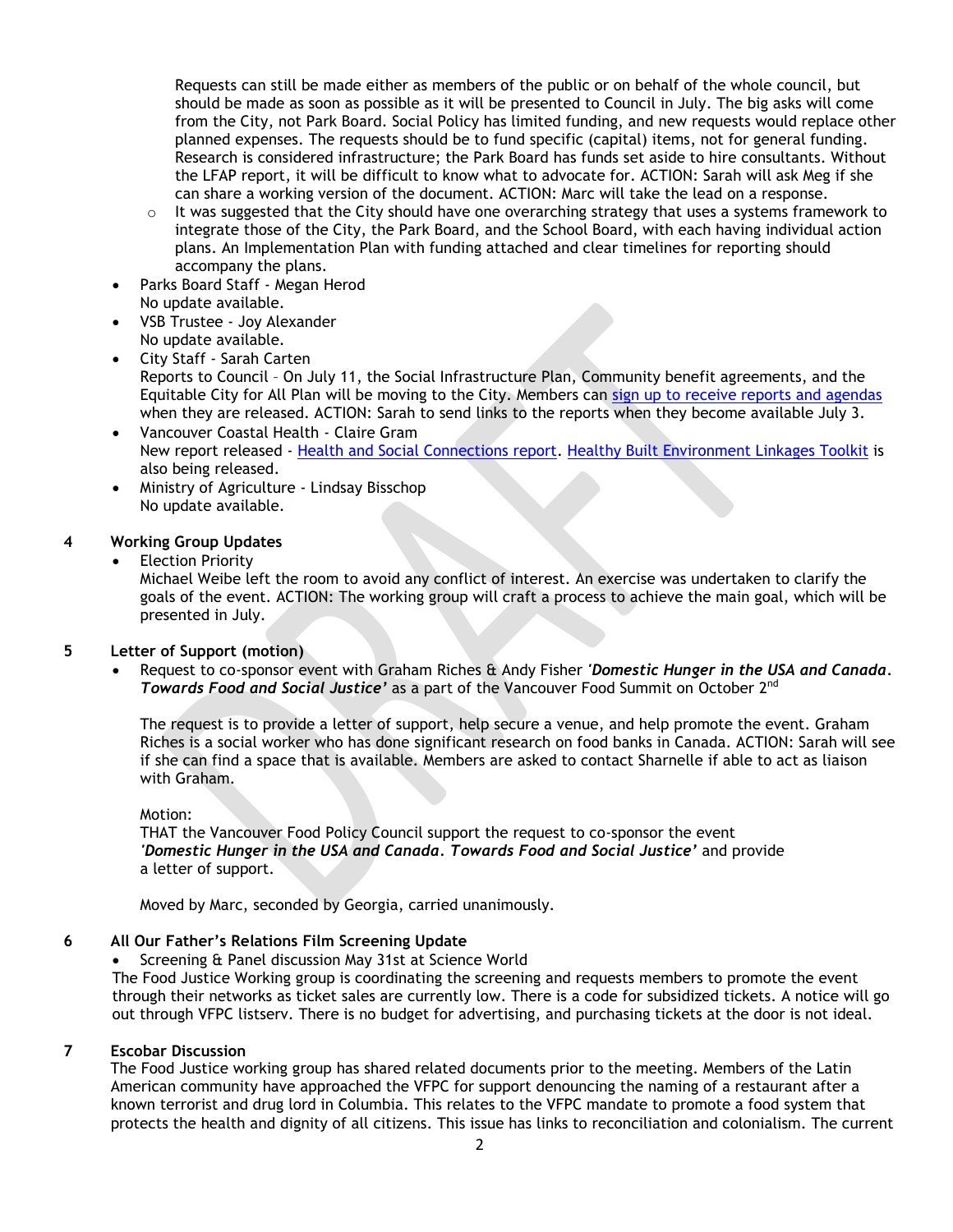situation does not enhance the culture of the Columbian community. Two avenues of support have been suggested – a letter of support and a motion to City Council. There are no guidelines or rules about naming of restaurants in the City, although there are restrictions when registering businesses at the provincial level. There is interest from the Cultural Communities Advisory council to work together on a response.

Members of the Latin American community presented the context of their request. Despite support for them from the Columbian consulate and the Embassy, the owners have been unwilling to engage in meaningful dialogue, and have been trying to silence the voices of those calling for the name to be changed. The community feels the restaurant is a monument to drug culture, and is not appropriate in a city dealing with an opioid crisis. As societies shift, this is an opportunity for a dialogue about the link between food and culture; Vancouver can be a leader by speaking out.

## **Discussion**

- It was clarified that the restaurant owners are not Columbian, and no members of the leadership staff are of Latin heritage.
- Mediation it was suggested that mediation can be used as an educational tool, however the City does not have capacity to support external mediation, and there is no BIA in the area. The owners do not seem open to further discussion to understand the cultural aspects of food.
- Letter of support could be open letter, using examples from elsewhere, and calling on the food movement through the media.

#### MOTION:

THAT the VFPC supports members of the Latin American community in principle, and that the Food Justice working group to work with them to draft an open letter.

Moved by Tara, seconded by Steph, carried unanimously.

ACTION: The Food Justice working group will draft a broader motion about cultural appropriation and potential actions the City can do and bring this forward at the July meeting.

## **8 Establishing Working Groups for 2018 Priorities**

Members are asked to be part of one of these working groups. Members of the public are also able to participate.

- Reconciliation Priority no confirmed lead. Aditi, Nikoo, Michelle (guest), Ben (guest), Caitlin (TBC)
- Membership / Future of VFPC Priority Zsuzsi will lead Membership, Kevin, Stephanie, Georgia. Leadership team will discuss the future of VFPC and report back.
- Election Priority Tara and Sharnelle (leads), David, Marc, Clare.

## **9 City of Vancouver Redefining Food Assets Workshop**

The current definition of food assets has been used since 2010, and is grounded in the Greenest City Action Plan. It mainly relates to physical infrastructure, and provides some examples. Last year, the City committed to revisit this definition. Sarah gave an overview of her work on the issue so far, to ensure the definition remains relevant and serves priorities. She also explained the City's tools that use the definition of food assets. The direction of the definition has not changed drastically, however it will now be grounded in a set of principles. The question was posed if the new definition should be precise (new types of assets can be added), or conceived of more broadly. Also, the current metric used is "number of food assets"; other metrics can be added. Members can provide input through the Google Doc, or to Sarah directly.

## **Discussion**

- Assets the term has an economic connotation, and is positive. It was suggested that wording be added (encompassing more than an economic perspective) that would help protect existing assets, and/or discourage their removal.
- Grocery stores large store can threaten smaller ones, it was noted that tension exists due to different perspectives.
- Use of definition could be used in assessing grant applications, in area plans and other developments. As this metric is reported, it is the most visible, and can be an opportunity to educate other departments.